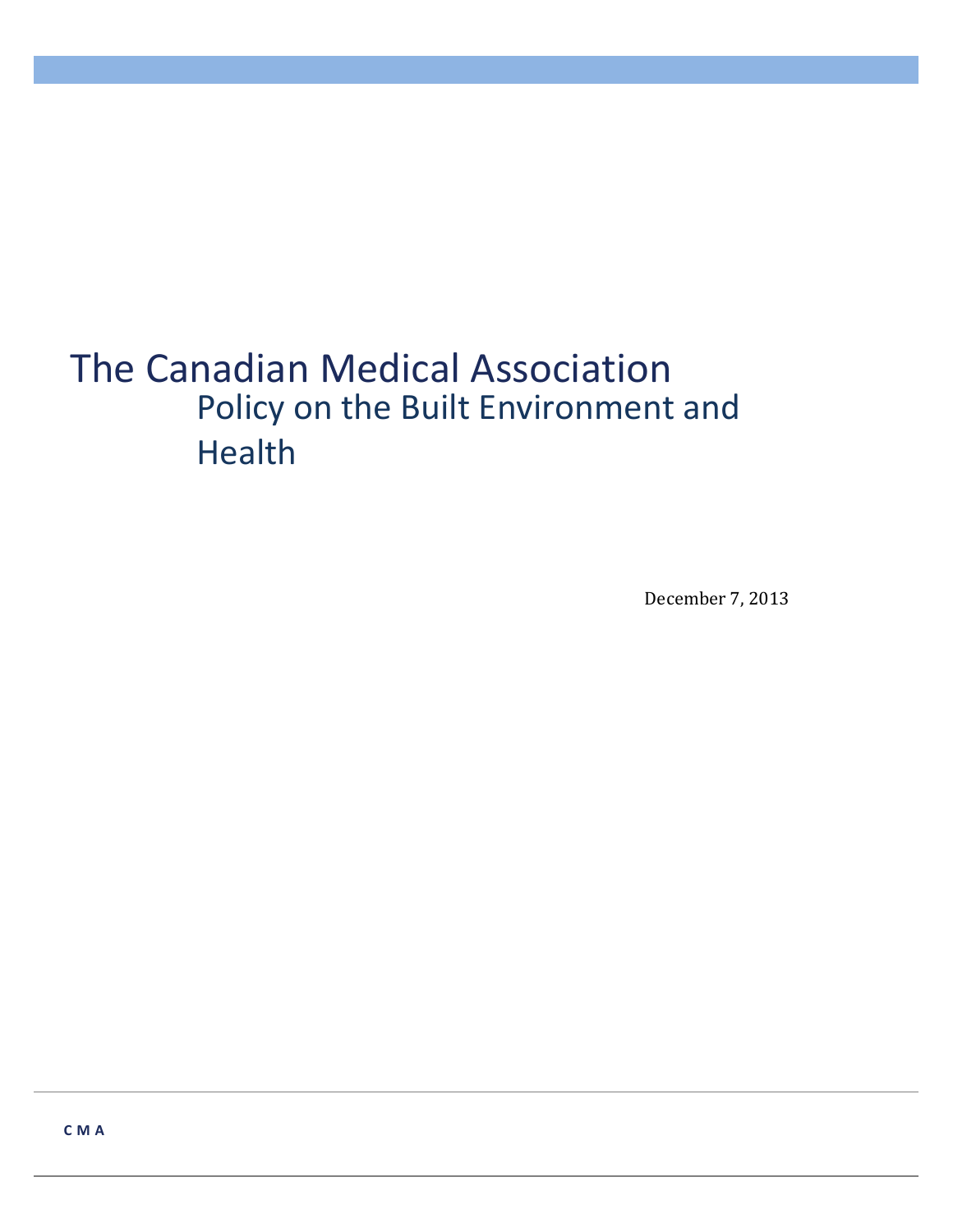# **Table of Contents**

| CMA - Policy on the Built Environment and Health | $\overline{\mathbf{z}}$ |
|--------------------------------------------------|-------------------------|
|                                                  |                         |
| <b>What the Research Is Telling Us</b>           | $\overline{\mathbf{3}}$ |
|                                                  |                         |
|                                                  |                         |
|                                                  |                         |
|                                                  |                         |
| <b>Recommendations</b>                           | 7                       |
|                                                  |                         |
|                                                  |                         |
|                                                  |                         |
| <b>Conclusion</b>                                | 9                       |
| <b>Definitions</b>                               | 10                      |
| <b>Bibliography</b>                              | 12                      |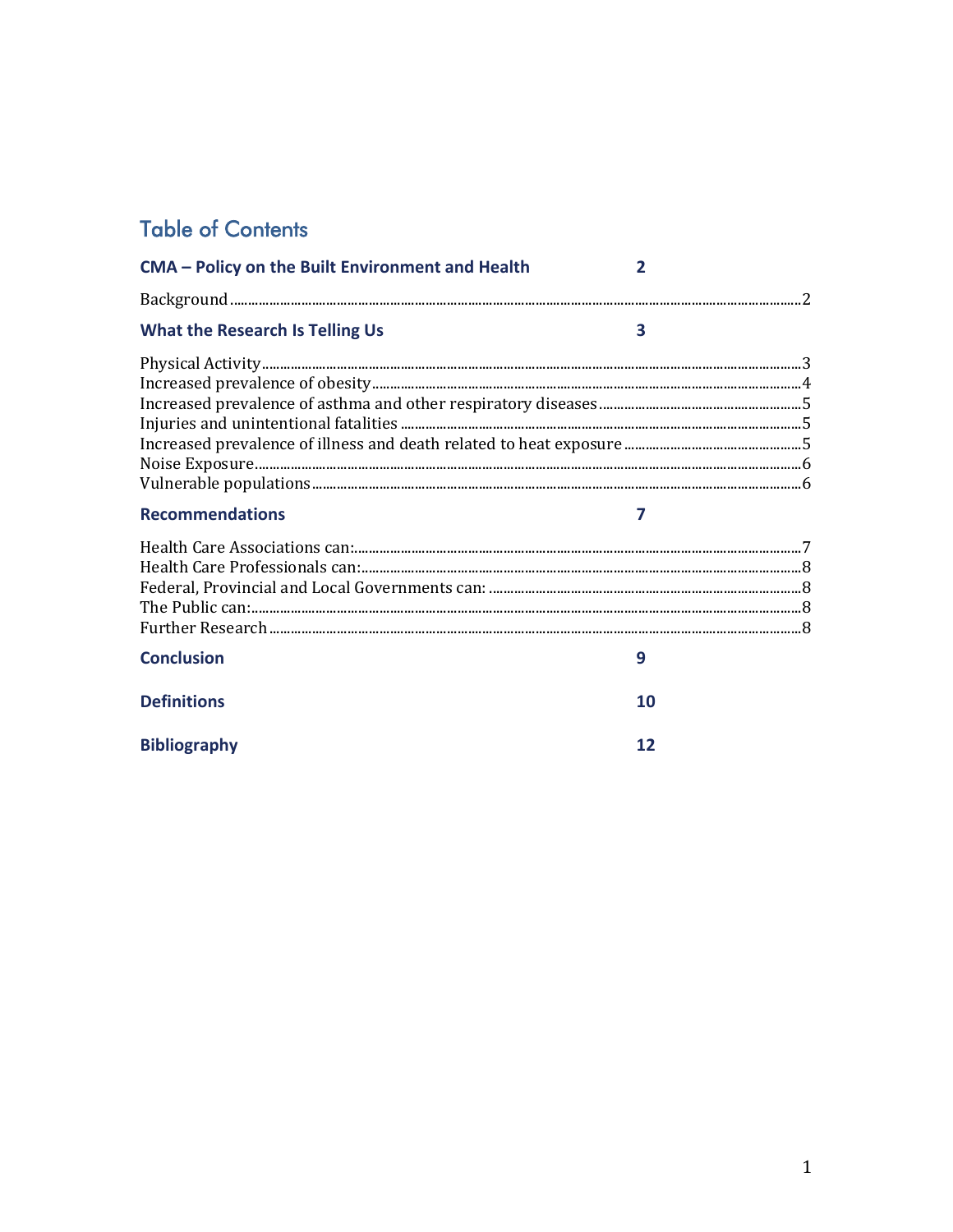# <span id="page-2-0"></span>CMA – Policy on the Built Environment and Health

#### The Built Environment:

*"... [Is] part of the overall ecosystem of our earth. It encompasses all the buildings, spaces and products that are created, or at least significantly modified by people. It includes our homes, schools and workplaces, parks, business areas and roads. It extends overhead in the form of electric transmission lines, underground in the form of waste disposal sites and subway trains and across the country in the form of highways (Health Canada, 1997)."* 

The built environment affects every one of us every day, and mounting evidence suggests that it can play a significant role in our state of health and well-being. This policy statement provides the perspective of the Canadian Medical Association on how the built environment can influence health, and what all sectors in society might do to ensure that community design and development takes the health of residents into consideration.

# <span id="page-2-1"></span>**Background**

In the  $19<sup>th</sup>$  century, the industrial revolution attracted hordes of people into cities. Congestion, squalid living conditions, and lack of clean water, clean air, and proper sewage systems led to outbreaks of diseases such as cholera and tuberculosis. These events, coupled with the development of the germ theory, served as a catalyst for public and professional awareness of how the built environment has direct health impacts; clean water, fresh air, uncongested living conditions, and proper housing were all recognized as constituents of good health.

During the past three decades, the 'Healthy Cities' movement has brought a renewed interest to the health implications of the built environment by focusing on disease prevention through community design. Over the years this idea has proliferated, and a body of literature has grown revealing the large scope of health risk factors that may be influenced by the built environment. The literature indicates that the following connections between the built environment and public health are possible:

- o Decreased physical activity
- o Increased prevalence of obesity
- o Increased prevalence of asthma and other respiratory diseases
- o Injuries and unintended fatalities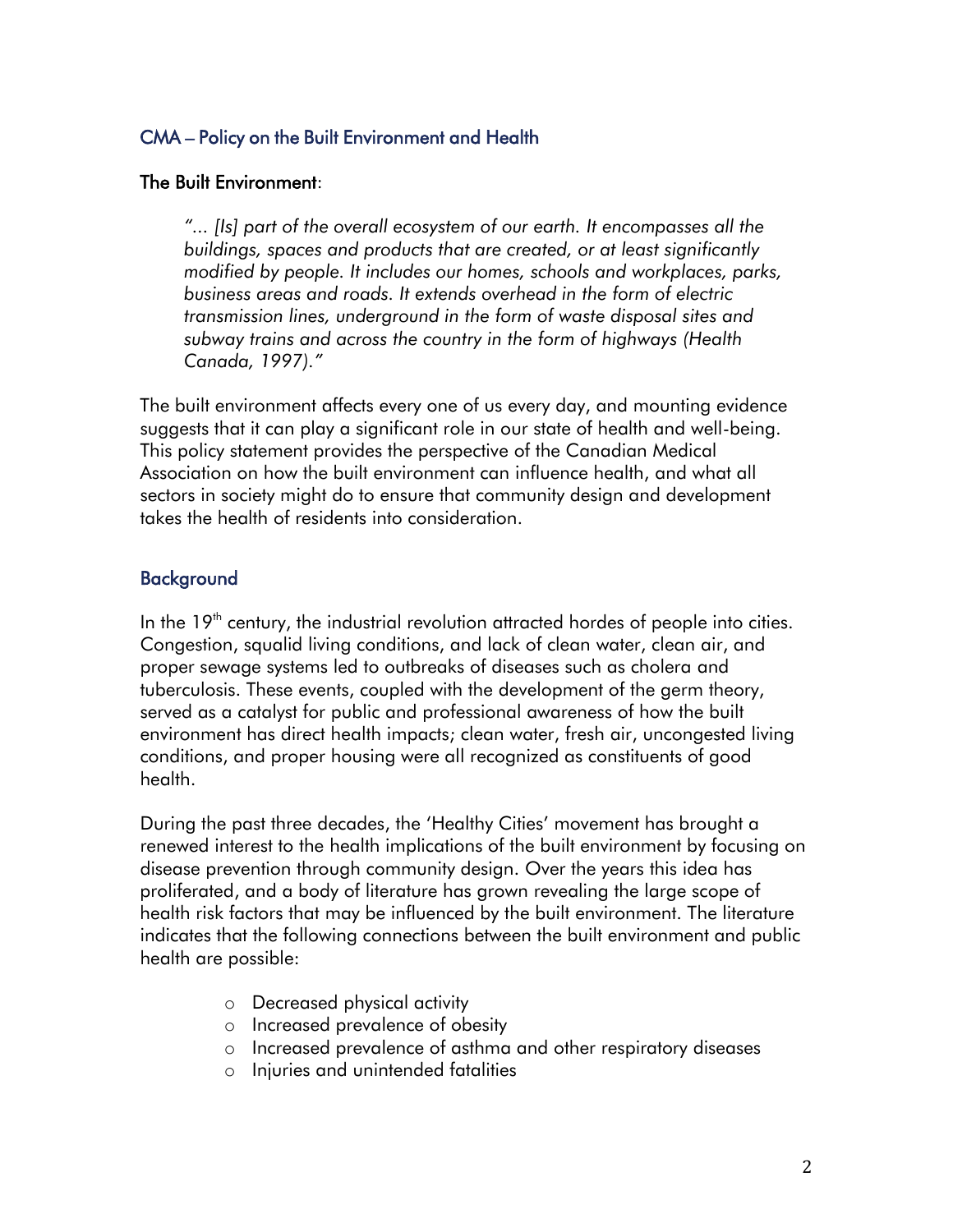o Heat exposure. (Frank , Kavage S, & Devlin A, 2012) (Franks, Kavage & Devlin, 2012; Health Canada 2013)

There is also mounting evidence that these factors may be compounded for vulnerable populations such as children, the elderly, and those living in poverty.

Smart Growth is an urban planning and transportation theory that became popular almost two decades ago. Though different organizations may differ slightly in their view of what smart growth means, its general aims are to build compact accessible cities that avoid urban sprawl and mitigate auto-dependence. The 'Smart Growth' movement contains tenets that research supports in creating healthy built environments such as mixed land uses, providing transportation alternatives like walking and bicycle infrastructure and public transit, and creating walkable neighbourhoods. (Smart Growth BC, 2012)(See definitions)

# <span id="page-3-0"></span>What the Research Is Telling Us

# <span id="page-3-1"></span>Physical Activity

Canada's physical activity guidelines recommend that children from 5 to 11 should be active for at least 60 minutes a day; those 18 and over should be active for at least 150 minutes per week. (Canadian Society of Exercise Physiology, 2011). Participation in regular physical activity bestows substantial health benefits; it can lengthen and improve quality of life and reduce the risk for many physical and mental health conditions. Physical activity can improve overall fitness, lower risk for heart disease, stroke, and high blood pressure, lower risk for non-insulin dependent diabetes and the risk of overweight. (Dannenberg, Frumkin, & Jackson, 2011) Physical activity includes more than exercise and leisure time activity, it also includes active transportation such as walking to school, work or errands as part of daily living.

One of the most important determinants of physical activity is a person's neighbourhood. (Jackson & Kochtitzky) Research shows that urban sprawl, access to parks and recreation/fitness facilities, and neighbourhood walkability all may have an impact on physical activity levels (Cutts, Darby, Boone, & Brewis, 2009; Ewing, Schmid, Killingsworth, Zlot, & Raudenbush, 2003).

Individuals living in walkable neighbourhood with a mix of land uses and interconnected street networks were found to be 2-4 times more likely to achieve 30 minutes moderate physical activity a day. Urban design characteristics associated with higher physical activity rates include pedestrian-oriented street and site design, parks, trails, playgrounds and other recreational facilities within walking distance and sidewalks. (Frank , Kavage S, & Devlin A, 2012)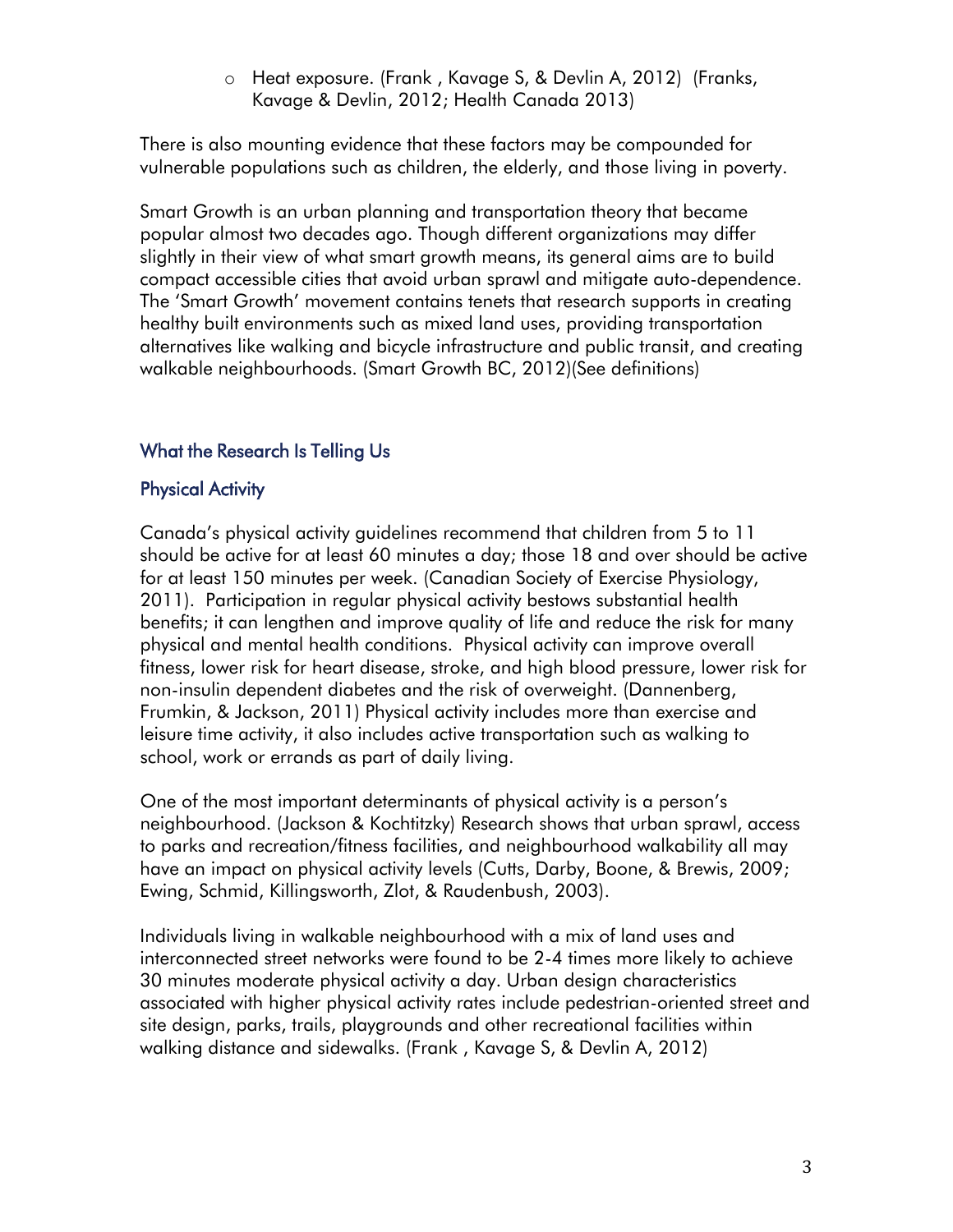A barrier to physical activity can be the perception of the lack of a safe place to be active. Safety concerns keep 1 in 5 Canadians from walking or bicycling. Urban design that encourages walking and cycling can improve perceived neighbourhood safety. (Heart and Stroke Foundation of Canada, 2011)

There are unique barriers to active modes of transportation in rural communities. Rural environments often lack pedestrian facilities and bike lanes; stores, schools, jobs, and services are sometimes located far apart from homes; and parks and recreation facilities are rare. Understanding these barriers is the first step towards finding opportunities to remove them. (Active Living Research and the Public Health Institute, 2013)

CMA' policy on [Active Transportation](http://policybase.cma.ca/dbtw-wpd/Policypdf/PD09-04.pdf) recommends that all sectors (government, business and the public) work together, as a matter of priority, to create a culture in their communities that supports and encourages active transportation and physical activity.

#### <span id="page-4-0"></span>Increased prevalence of obesity

Obesity has almost doubled in the past 3 decades; in 1978 the measured obesity rate was 13.8% and in 2008 the measured obesity rate was 25.4% (PHAC/CIHI, 2011). Obesity is associated with high blood pressure, stroke, and heart disease, which are among the leading causes of disability and death (Statistics Canada, 2008). Mental health conditions, type II diabetes, several types of cancer, among many other diseases, are also linked to obesity (Guh, Zhang, Bansback, Amarsi, Birmingham, & Anis, 2009). The combined cost of obesity and these related conditions was estimated to be \$4.3 billion dollars in 2005 (Public Health Agency of Canada, 2012).

There are many factors involved in this increase, but a causal indicator is the decline in physical activity among Canadians: In 2005, 47% of Canadians were reported as being 'inactive' (Human Resources and Skills Development Canada, 2006).

Urban design that encourages sedentary living habits such as work, home, school and shopping separated by distances that discourage walking, parking lots built as close as possible to final destinations not only discourage walking but encourage automobile usage. (Jackson, Kochtitzky, CDC) Less walkable, auto dependent built environments have been correlated with higher body weights and obesity. (Frank , Kavage S, & Devlin A, 2012)

Furthermore, research indicates that the food environment that we live in, and the amount of healthy food choices we have access to, can affect the chance of becoming obese as well. For example, neighbourhoods with a high density of fast food restaurants or neighbourhoods with poor access to grocery stores (food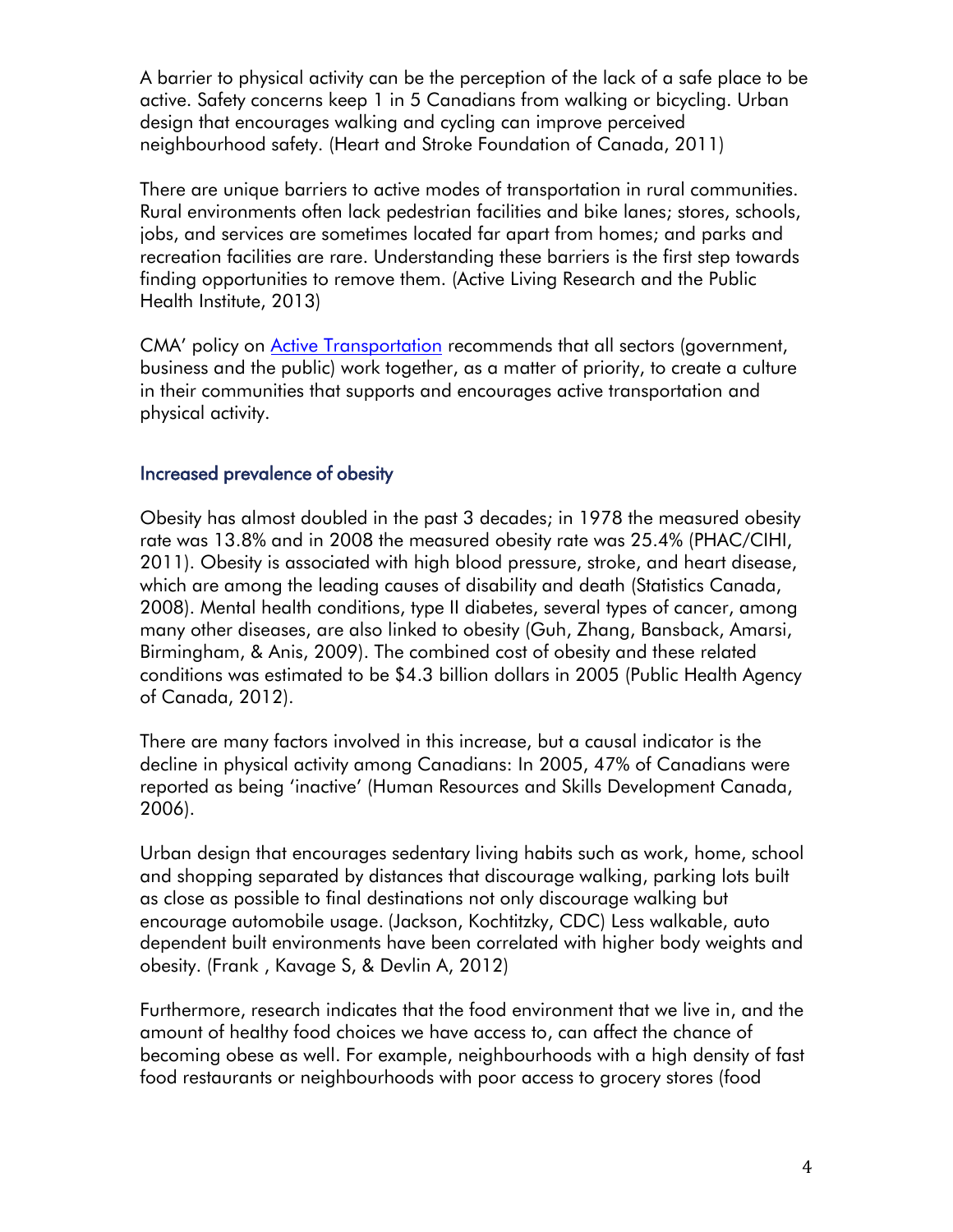deserts) have both been correlated with obesity (Larsen & Gilliland, 2008; Cummins & Macintyre, 2006; Frank L. D., 2009).

#### <span id="page-5-0"></span>Increased prevalence of asthma and other respiratory diseases

In August 2008, the CMA released a report estimating that the effects of air pollution would result in 11,000 hospital admissions and 21,000 deaths Canada wide, totaling a financial cost of close to \$8.1 billion dollar (Canadian Medical Association, 2008). Carbon monoxide, sulfur and nitrogen oxides, volatile organic compounds, ozone, and lead, among other toxins, are emitted into the air every day from industrial processes and car exhaust. These air-borne chemicals are associated with heart disease, cancer, acute respiratory illness, and the aggravation of other respiratory illnesses such as asthma (Frank L. D., 2009). While the built environment does not directly produce these chemicals, it has a role to play in where those chemicals are emitted, where they are concentrated, and, in the case of vehicles, how much of them are produced.

Urban sprawl has been tied to longer commute times and higher total vehicle miles traveled per person. Neighbourhood design and walkability have been identified as factors that can affect number of vehicle trips taken and transportation mode choice, and increased mixed land use has been identified as a factor that could further decrease emission rates (Newman & Kenworthy, 1989; Frank, Sallis, Conway, Chapman, Saelens, & Bachman, 2006).

#### <span id="page-5-1"></span>Injuries and unintentional fatalities

Transport-related injuries accounted for a total of \$3.7 billion dollars in healthcare costs in Canada in 2009 (SmartRisk, 2009). The majority of this financial burden was related to motor vehicle, pedestrian, and cycling accidents. Death and injuries from these types of incidents typically happen at a younger age which both increases the years of life lost due to death or disability and the financial burden of continuing care (SmartRisk, 2009).

The built environment perhaps has the most identifiable and direct correlation to this category of impacts. Designs of auto-oriented environments that promote high traffic volume, high traffic speed, and low accessibility for pedestrians and cyclists lead to increased incidence of injuries and fatalities (Surface Transportation Policy Partnership, 2002).

#### <span id="page-5-2"></span>Increased prevalence of illness and death related to heat exposure

The 'urban heat island effect' is a phenomenon correlated with urban environments that are primarily asphalt and concrete and lack vegetation and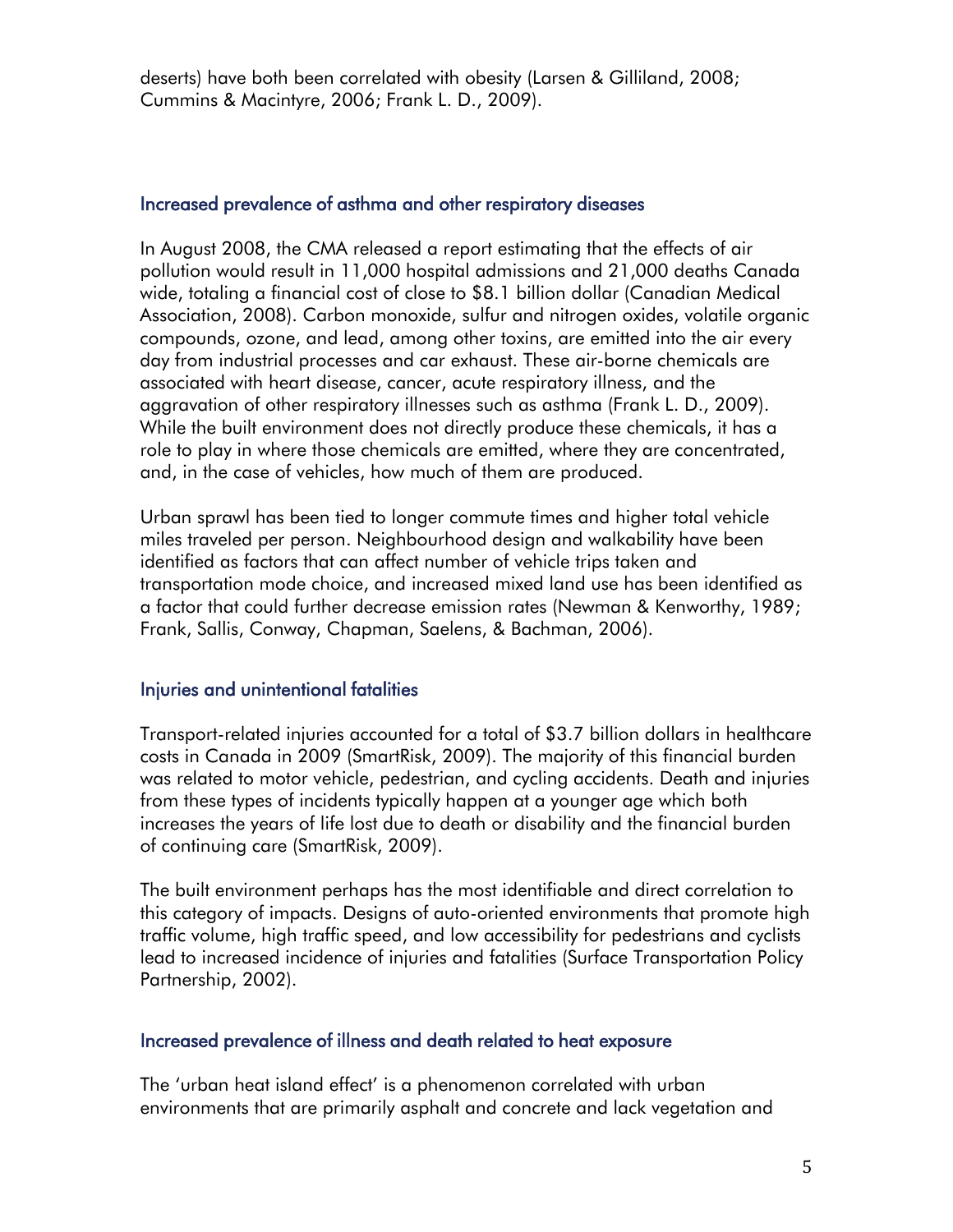green space. Such environments have been estimated to have anywhere from  $1^{\circ}\textrm{C}$ to 12°C higher surface level temperatures in comparison to rural areas (United States Environmental Protection Agency, 2012). This can be especially dangerous for elderly individuals in the summertime and studies have demonstrated increased mortality amongst these populations during hot summers (Centers for Disease Control and Prevention, 2009). This is not only an issue of building materials and the balance of green space but has to do with isolation as well: If elderly residents have poor access to public transportation they may not be able to reach air-conditioned facilities.

#### <span id="page-6-0"></span>Noise Exposure

Noise – be it from transport, industry, neighbours, or construction – is a prominent feature of the urban environment. Prolonged exposure to environmental noise has been directly linked to physical and psychosocial health outcomes, including hypertension, high blood pressure and heart disease, hearing impairment, stress levels, and sleep. There is some evidence linking noise to reduced ability to concentrate and more aggressive behavior. (Stansfeld SA, 2003)

In general, denser neighbourhoods have higher levels of ambient noise through the concentration of more people, traffic, and activities. However, as with air pollution, noise exposure is extremely site-specific and not necessarily exclusive to walkable or auto-oriented neighbourhoods. (Frank , Kavage S, & Devlin A, 2012) Canadian noise mapping data would assist researchers in assessing how environmental noise affects health and assist communities to proactively manage noise pollution.

#### <span id="page-6-1"></span>Vulnerable populations

The research shows that certain built environment characteristics may affect specific populations such as children, the elderly, low-income populations.

Children: Overweight and obesity is an issue for Canadians nationwide, but particularly so for children. Between 1978 to 2004 there was a 70% increase in overweight and obese children aged 12-17 (Statistics Canada, 2006). Obesity in children can lead to health issues such as hypertension, glucose intolerance, and orthopedic complications (Statistics Canada, 2006). Furthermore obesity in childhood has a high likelihood of carrying over into adulthood and may result in further health problems such as diabetes and heart disease (Statistics Canada, 2006). With this in mind, environments that promote physical activity are especially important for this segment of the population. Living in mixed use communities with walkable destinations, parks and recreational facilities is related to greater physical activity. (Dannenburg, Frumkin & Jackson, 2011)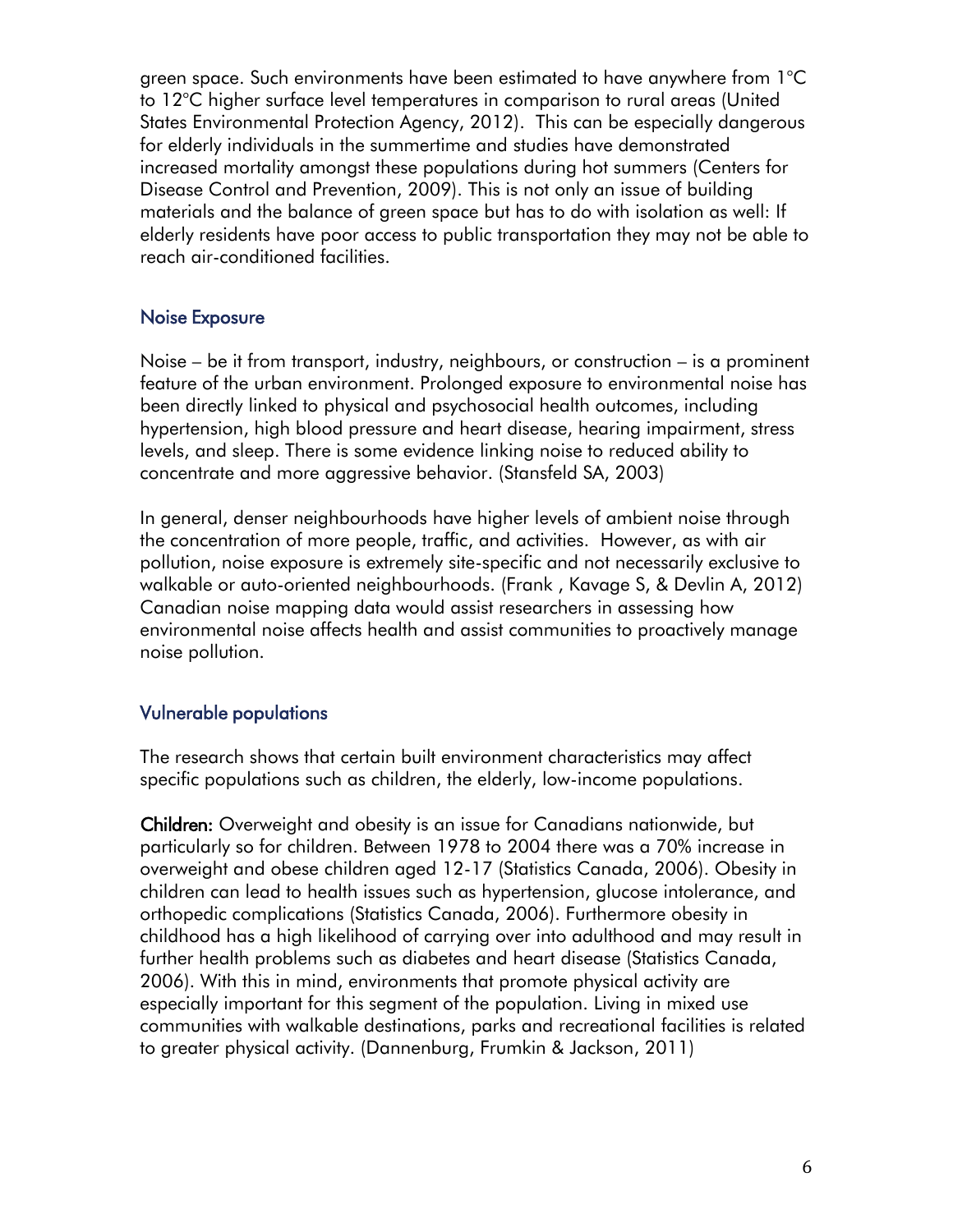Elderly: The elderly population is generally less physically robust and more prone to chronic illnesses, which make them especially vulnerable to air pollution and heat exposure. Physical activity is an important aspect of daily life for this age group as it has been shown to reduce the negative health impacts of aging (Vogel, Brechat, Lepetre, Kaltenbach, Berthel, & Lonsdorfer, 2009). Being physically active however, requires accessible and safe streets that cater to the needs of individuals with mobility issues. Special consideration is required when constructing the built environment to ensure the needs of this growing population.

CMA's policy on Health and Health Care Principles for an Aging Population recommends that communities take the needs and potential limitations of older Canadians into account when designing buildings, walkways, transportation systems or other aspects of the built environment.

Low Income Populations: Low income populations are at higher risk for chronic illnesses such as high blood pressure and diabetes, and have a lower overall survivability for major heart attacks (Centre for Chronic Disease Prevention and Control. , 2002; Statistics Canada, 1996-97). They are also more likely to smoke, be overweight or obese, and are less likely to be physically active (Creatore, Gozdyra, Booth, & Glazier, 2007). Many of these factors may be due to limited access to stable housing, housing location (normally close to highways or industrial zones with high pollution exposure), neighbourhood safety, and lack of access to or affordability of healthy food options.

#### <span id="page-7-0"></span>Recommendations

Planning and public health combined efforts in the  $19<sup>th</sup>$  century to improve living conditions. Today there is a need for health care practitioners, particularly those in the public health field, and community planners to work together, to share their expertise and efforts, to improve the health and well-being of Canadians. By designing communities that encourage and support healthy living – physical activity, healthy weights, access to healthy foods – we can address some of the risk factors for many chronic diseases and create supportive, active communities.

#### <span id="page-7-1"></span>Health Care Associations can:

- o Advocate for health supportive environments by increasing the public and policy makers' understanding of the impact of the built environment on health.
- make to urban planning and development to ensure that population health impacts are recognized and mitigated. o Advocate for the contribution that public health professionals can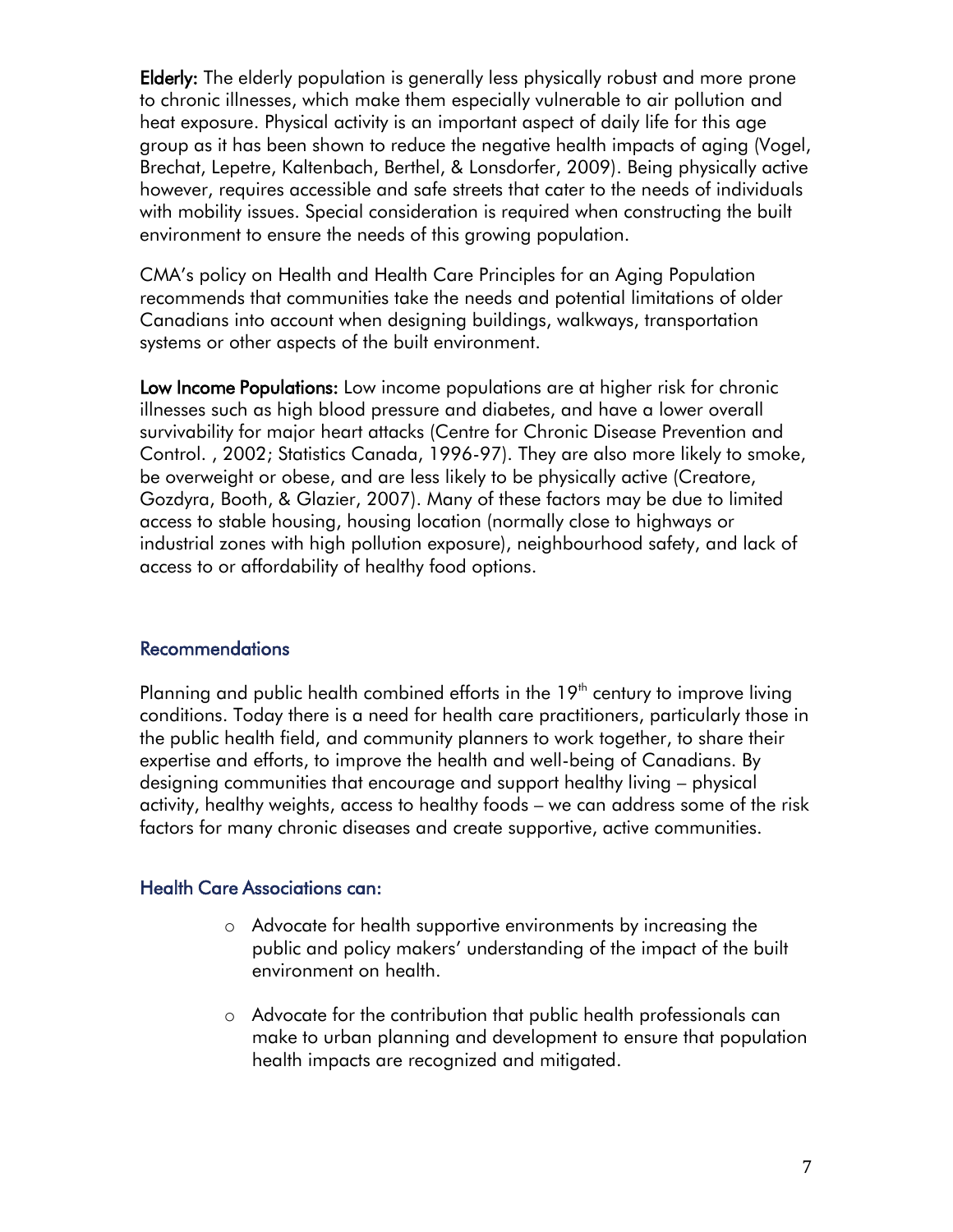o Provide community planners with strong public health arguments and health data to support healthy communities.

# <span id="page-8-0"></span>Health Care Professionals can:

- o Incorporate an awareness of a patient's built environment (such as housing, access to transportation and healthy foods) into treatment programs and health counseling.
- o Encourage your community to adopt policies and design principles that build healthy supportive environments.

#### <span id="page-8-1"></span>Federal, Provincial and Local Governments can:

- o Integrate concepts of population health into urban planning.
- medicine, public health and community design to ensure that all stakeholders take health impacts into account. o Promote multidisciplinary planning teams, including professionals in
- o Incorporate health impact assessments into community planning and development initiatives in the public sector.
- o Encourage the private sector to provide infrastructure and amenities in developments that promote healthy living.

#### <span id="page-8-2"></span>The Public can:

- o Learn more about the connection between the built environment and health and advocate for positive change.
- o Become involved in public consultations regarding local community planning and development.

#### <span id="page-8-3"></span>Further Research

 o Develop research projects at the Federal level on the impact of the built environment on health to inform and help coordinate programs and initiatives at the provincial and local levels.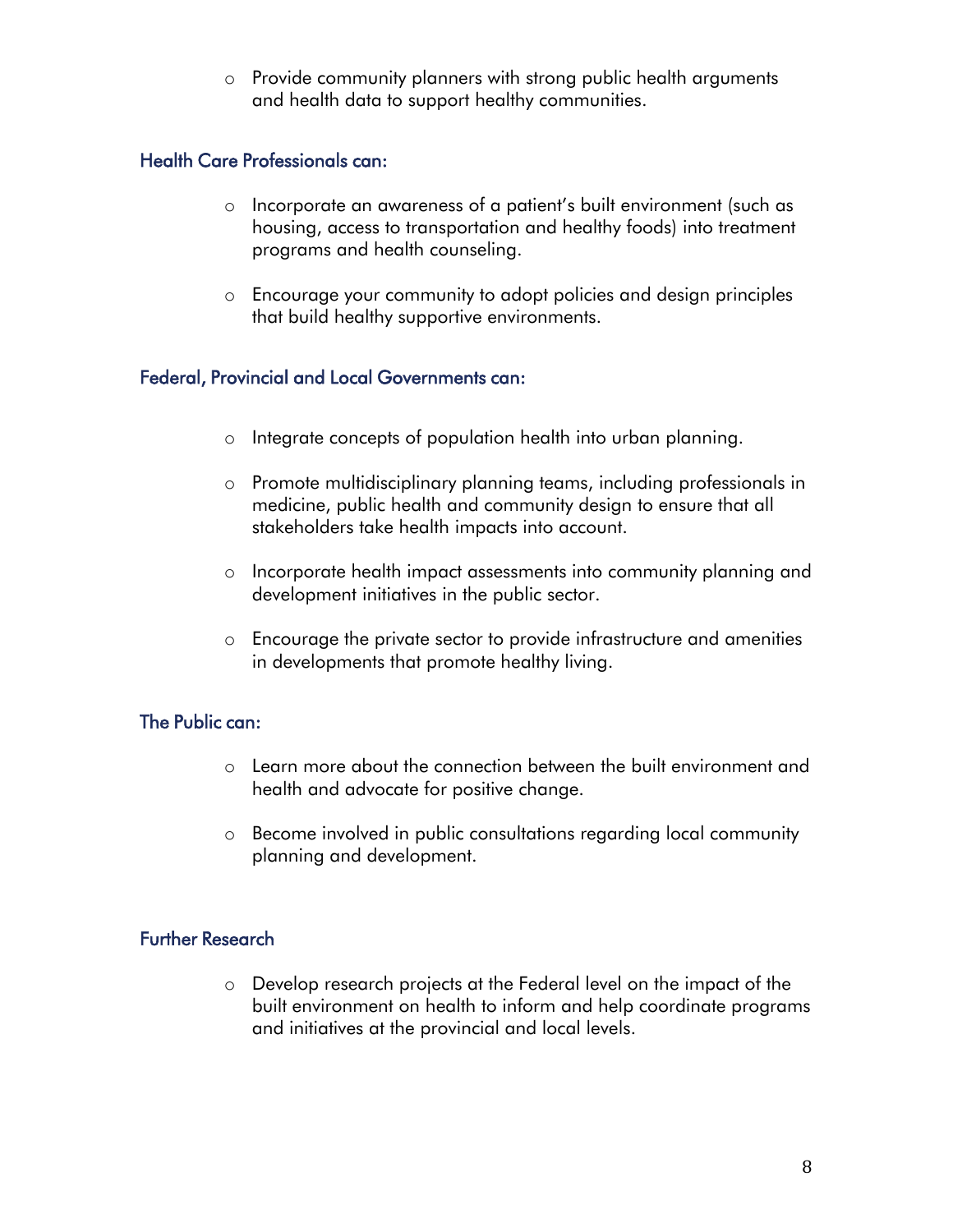- o Focus on creating a standardized set of health indicators that can be uniformly applied to assess the status of a community's built environment.
- o Research into the effectiveness of policy options on various communities (urban, suburban, rural).

# <span id="page-9-0"></span>**Conclusion**

It is important that we acknowledge how our surroundings can affect our lives and health, and work together to create positive change. The CMA is willing to work with other people and organizations to ensure that the influence of the built environment on health receives the attention that it warrants with the ultimate goal of building or re-inventing healthy communities for all Canadians.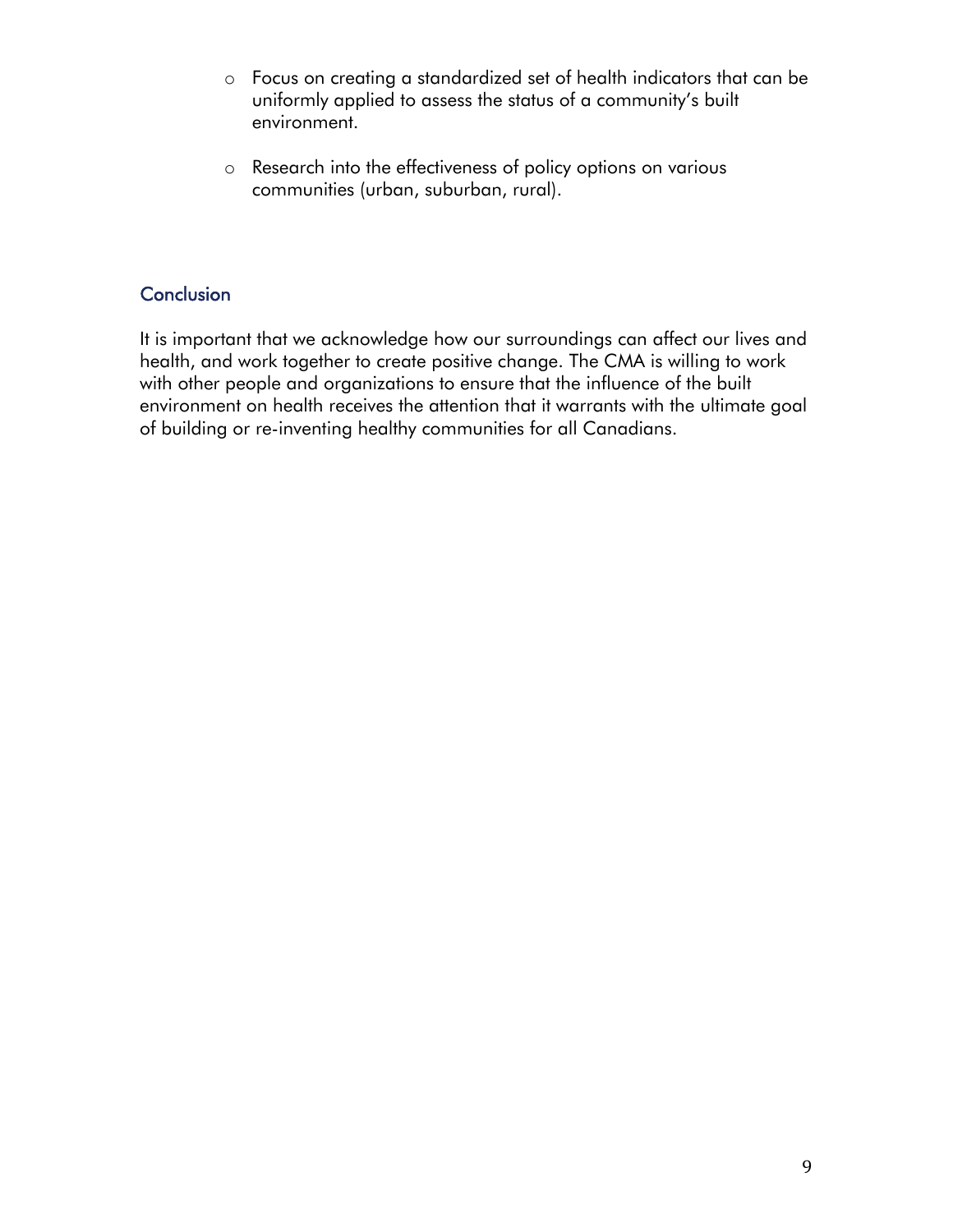# <span id="page-10-0"></span>**Definitions**

#### In order of appearance

*Inactive*: "Respondents are classified as active, moderately active or inactive based on an index of average daily physical activity over the past 3 months. For each leisure time physical activity engaged in by the respondent, an average daily energy expenditure is calculated by multiplying the number of times the activity was performed by the average duration of the activity by the energy cost (kilocalories per kilogram of body weight per hour) of the activity. The index is calculated as the sum of the average daily energy expenditures of all activities. Respondents are classified as follows: 3.0 kcal/kg/day or more = physically active; 1.5 to 2.9 kcal/kg/day = moderately active; less than  $1.5$  kcal/kg/day = inactive". (Human Resources and Skills Development Canada, 2006).

*Urban Sprawl*: "A particular type of suburban development characterized by very low-density settlements, both residential and non-residential; dominance of movement by use of private automobiles, unlimited outward expansion of new subdivisions and leap-frog developments of these subdivisions; and segregation of land uses by activity." (United States Department of Housing and Urban Development, 1999)

*Walkability*: Walkability refers to the ease with which pedestrians can move within and between environments. The literature gives varied definitions but the main variable to consider are the following: mixed land use (defined below), proximity to destinations (accessibility and convenience), pedestrian facilities (sidewalks, urban furniture etc…), street connectivity (short block lengths, availability of multiple alternate routes etc…), aesthetics (landscape, vegetation, architecture), presences of public spaces (parks, plazas, etc…), presence of traffic calming measures (lower speed limits, street narrowing, speed bumps etc…), and access to transit. (Shay, Spoon, & Khattak, 2003)

*Transportation Mode Choice*: Transportation mode choice refers to an individuals decision regarding how to get from one destination to another. The theory behind mode choice is complex and involves characteristics of the built environment, socio-demographic and socioeconomic variables, benefit-cost analysis, and personal preference. (Cervero, Built Environments and Mode Choice: Toward a Normative Framework, 2002)

*Mixed Land Use:* "Land use mix is the composition of uses within a given geographic area." (Cervero, Land Use Mixing and Suburban Mobility, 1998) The uses referred to can be restaurants, offices, studios, shops, or any variety of business, institution, natural space, or recreation site. In the literature there are various indices and equations used to measure the degree of 'mixed land use' in an area.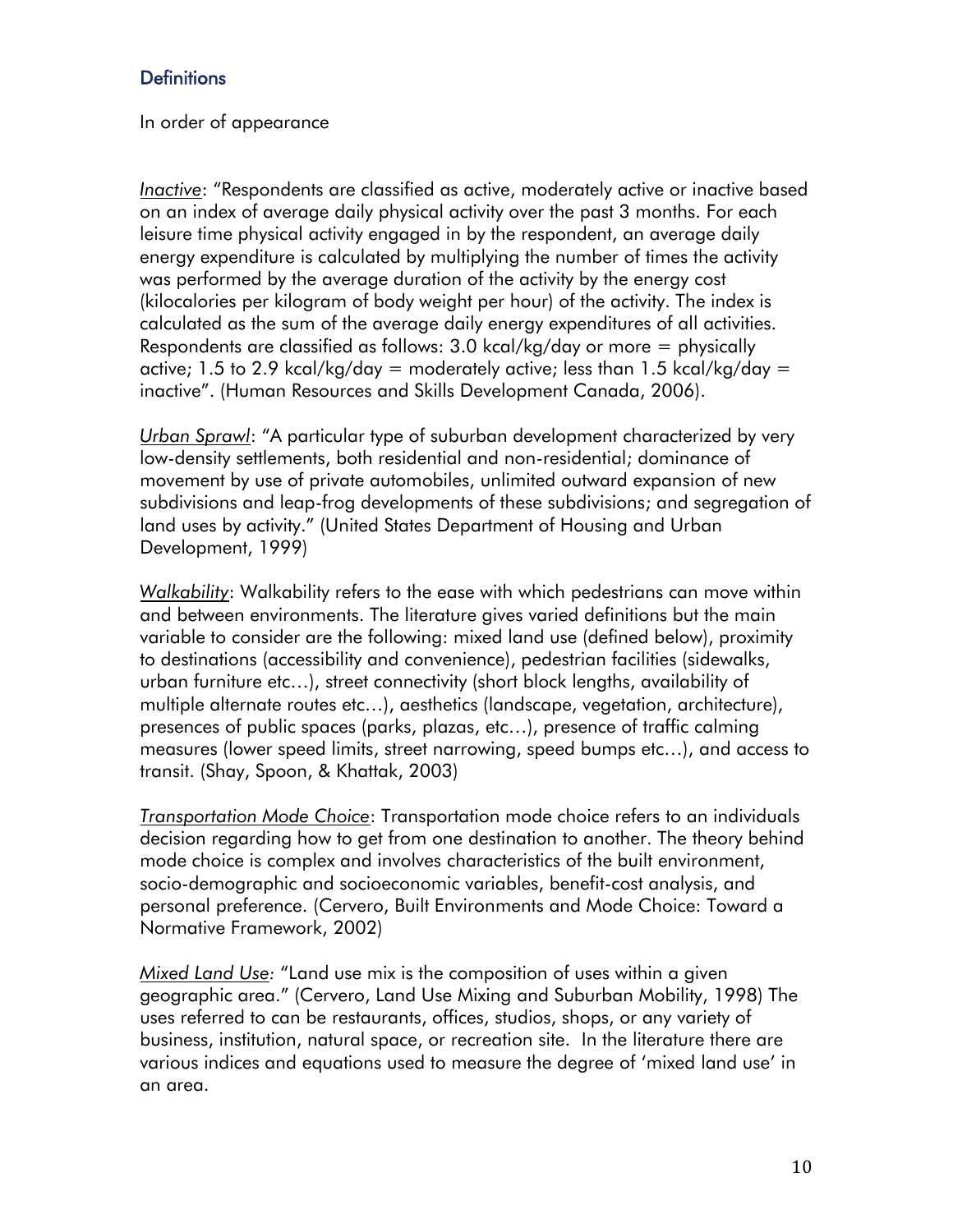*Urban Heat Island Effect*: The urban heat island effect occurs when the sun significantly heats urban surfaces (concrete, asphalt, etc…) to significantly higher temperatures than the surroundings air (can be upwards of 27-50°C). Comparatively shaded or more moist regions (such as rural areas with lots of vegetation) stay much closer to the surrounding air temperature. This heat imbalance between urban surfaces and surrounding air causes heat to transfer from those surfaces to the air, elevated the temperature above what it normally would be. This happens both at a surface and an atmospheric level. (United States Environmental Protection Agency, 2012)

*Smart Growth*: Smart Growth is an urban planning and transportation theory that became popular almost two decades ago. Though different organization's may differ slightly in their view of what smart growth means, it's general aims are to build compact accessible cities that avoid urban sprawl and mitigate autodependence. Some of the principles of this movement are as follows:

- 1). Incorporate mixed land uses into community designs
- 2). Build compact, accessible neighbourhoods close to jobs and amenities
- 3). Provide alternative modes of public transportation

4). Diversify housing to meet the needs of people from all socioeconomic classes

- 5). Maintain and protect natural open spaces
- 6). Build within existing communities instead of developing beyond

community boundaries

- 7). Preserve agricultural land
- 8). Use new, sustainable technology in infrastructure and buildings
- 9). Develop community identity
- 10). Encourage active citizens to remain engaged in their communities

(Smart Growth BC, 2012)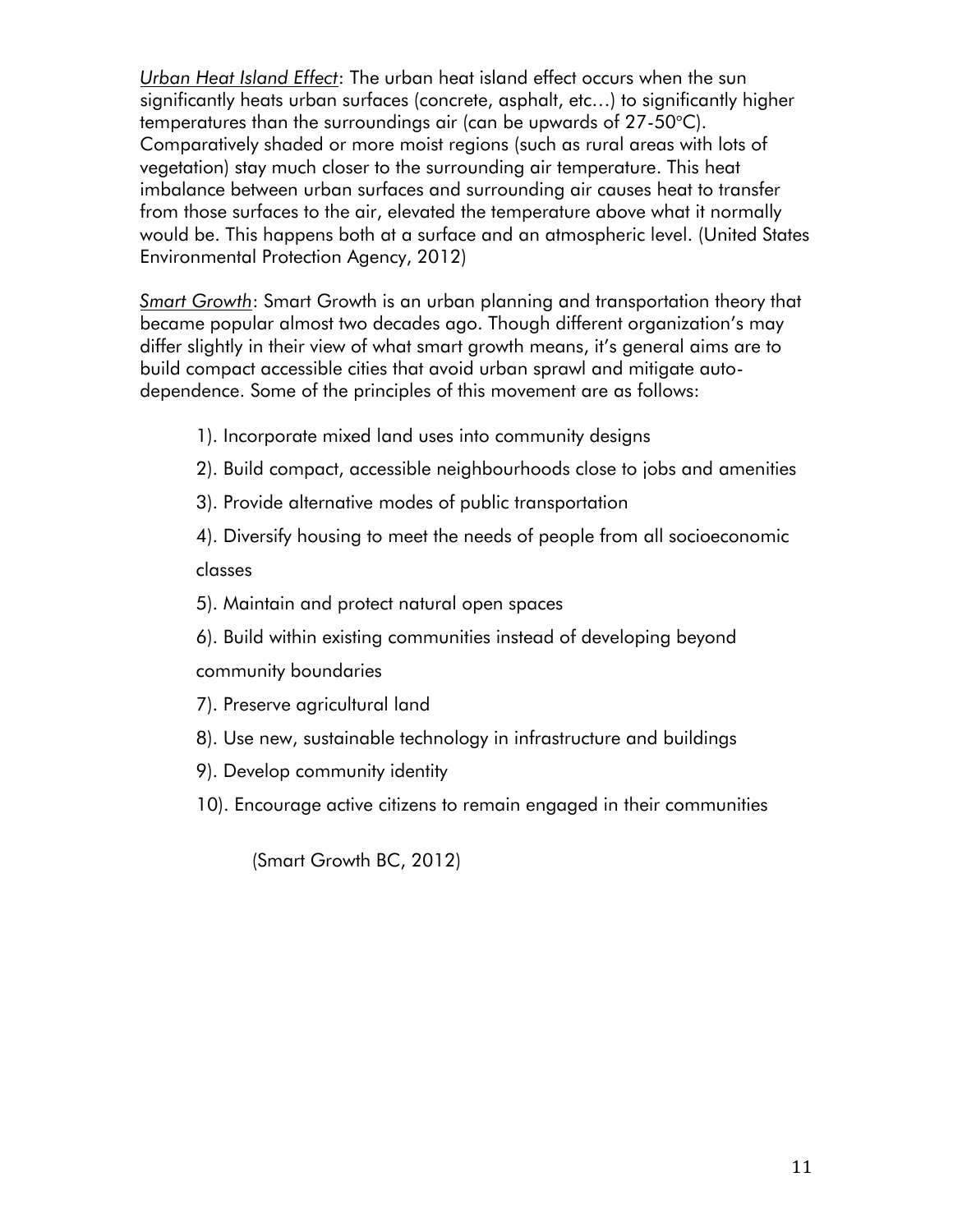#### <span id="page-12-0"></span>Bibliography

- *Human Resource and Skills Development Canada*. (2006). Retrieved July 15, 2012, from Indicators of Well-Being in Canada: Physical Activity: http://www4.hrsdc.gc.ca/.3ndic.1t.4r@-eng.jsp?iid=8
- *Meets the Road: Promoting Active Transportation in Rural Areas..* Retrieved Active Living Research and the Public Health Institute. (2013). *Where the Rubber*  September 2013, from Active Living Research :

http://activelivingresearch.org/where-rubber-meets-road-promotingactive-transportation-rural-areas

Canadian Medical Association. (2008). *No Breathing Room: National Illness Cost of Air Pollution.* Ottawa: CMA.

Canadian Society of Exercise Physiology. (2011). *Canadian Physical Activity Guidelines.* Canadian Society of Exercise Physiology.

 15, 2012, from CDC: Centers for Disease Control and Prevention. (2009, May 31). *Extreme Heat: A Prevention Guide to Promote Your Personal Health and Safety*. Retrieved July

http://www.bt.cdc.gov/disasters/extremeheat/heat\_guide.asp

- Centre for Chronic Disease Prevention and Control. . (2002). *Diabetes in Canada, 2nd Edition.* Ottawa: Health Canada.
- Cervero, R. (1998). Land Use Mixing and Suburban Mobility. *Transportation Quarterly, 42*(3).
- Cervero, R. (2002). Built Environments and Mode Choice: Toward a Normative Framework. *Transportation Research Part D: Transport and Environment , 7*(4), 265-284.
- *Neighbourhood Environments and Resources for Healthy Living A Focus on*  Creatore, M., Gozdyra, P., Booth, G., & Glazier, R. (2007). Chapter 1: Setting the Context. In M. Creatore, P. Gozdyra, G. Booth, R. Glazier, & M. Tynan, *Diabetes in Toronto: ICES Atlas.* Toronto: Institute for Clinical Evaluative Sciences.
- Cummins, S., & Macintyre, S. (2006). Food Environments and Obesity Neighbourhood or Nation. *International Journal of Epidemiology, 35*(1), 100- 104.
- Cutts, B., Darby, K., Boone, C., & Brewis, A. (2009). City Structure, Obesity, and Environmental Justice: An Integrated Analysis of Physical and Social Barriers to Walkable Streets and Park Access. *Social Science and Medicine, 69*(9), 1314-1322.
- Dannenberg, A., Frumkin, H., & Jackson, R. J. (2011). *Making Healthy Places Designing and Building for Health, Well-Being and Sustainability.* Island Press.
- Dennenberg, A. L., Howard, F., & J, J. R. (Eds.). (2011). *Making Healthy Places Designing and Building for Health, Well-being and Sustainability .* Washington: Island Press.
- Department of Health and Human Resources. (2004, August 20). *National Institute of Health*. Retrieved July 30, 2012, from Obesity and the Built Environment: http://grants.nih.gov/grants/guide/rfa-files/rfa-es-04-003.html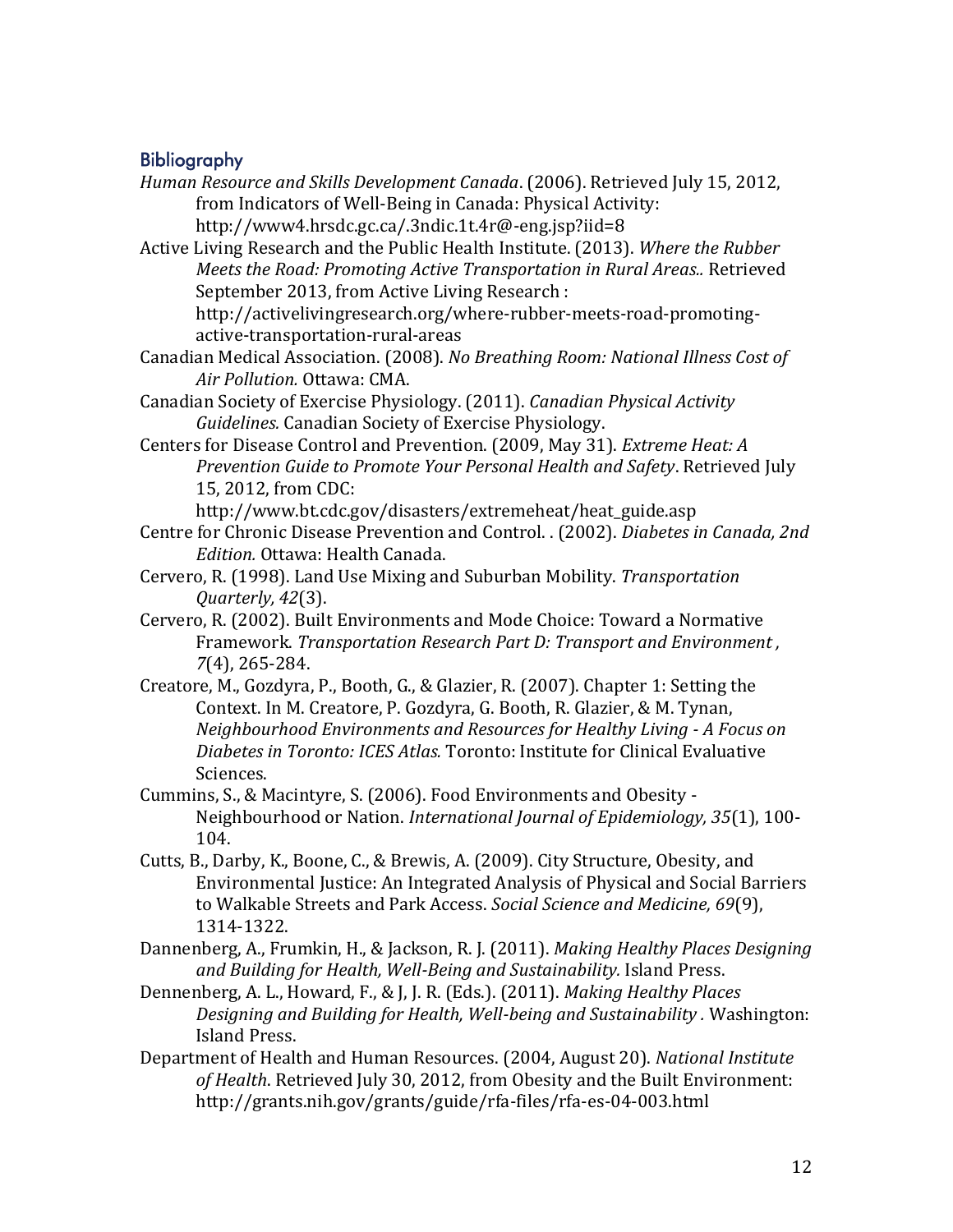- Ewing, R., Schmid, T., Killingsworth, R., Zlot, A., & Raudenbush, S. (2003). Relationship Between Urban Sprawl and Physical Activity, Obesity, and Morbidity. *The Science of Health Promotion, 18*(1), 47-57.
- Frank , L., Kavage S, & Devlin A. (2012). *Health and the Built Environment: A Review.*  World Medical Association.
- Frank, L. D. (2009, January). *Final Report on Health Assessment Tool Development for Peel Region by Larry Frank.* Retrieved July 15, 2012, from Peel Region: http://www.peelregion.ca/health/urban/pdf/Peel-Lit-Review-Final-11072008-submitted.pdf
- *Journal of the American Planning Association, 72*(1), 75-87. Frank, L., Sallis, J., Conway, T., Chapman, J., Saelens, B., & Bachman, W. (2006). Many Pathways from Land Use to Health: Associations Between Neighborhood Walkability and Active Tranportation, Body Mass Index, and Air Quality.
- Guh, D., Zhang, W., Bansback, N., Amarsi, Z., Birmingham, C., & Anis, A. (2009). The Incidence of Co-morbidities Related to Obesity and Overweight: A Systematic Review and Meta-Analysis. *Public Health, 9*(88), 1-20.
- *Design,Physical Activity, Heart Disease and Stroke.* Retrieved June 2012, from Heart and Stroke Foundation of Canada. (2011). *Position Statements: Community*  Heart and Stroke Foundation of Canada:

http://www.heartandstroke.com/site/c.iklQLcMWJtE/b.3820627/

- Human Resources and Skills Development Canada. (2006). Indicators of Well-Being in Canada: Physical Activity. Retrieved July 15, 2012, from http://www4.hrsdc.gc.ca/.3ndic.1t.4r@-eng.jsp?iid=8
- Jackson, R. J., & Kochtitzky, C. (n.d.). *Creating a Healthy Environment: The Impact of the Built Environment on Public Health.* Retrieved April 2012, from Sprawl Watch Clearinghouse Monograph Series: http://www.sprawlwatch.org/health.pdf
- Larsen, K., & Gilliland, J. (2008). Mapping the Evolution of 'Food Deserts" in a Canadian City: Supermarket Accessibility in London, Ontario, 1961-2005. *International Journal of Health Geographics, 7*(16), 1-16.
- Newman, P., & Kenworthy, J. (1989). Gasoline Consumption and Cities. *Journal of the American Planning Association , 55*(1), 24-37.
- PHAC/CIHI. (2011). *Obesity in Canada.* Ottawa: Public Health Agency of Canada.
- Public Health Agency of Canada. (2012, July 18). *Obestiy in Canada: Snapshot*. Retrieved July 29, 2012, from Public Health Agency of Canada:

http://www.phac-aspc.gc.ca/publicat/2009/oc/index-eng.php

- Shay, E., Spoon, S., & Khattak, A. (2003). *Walkable Environments and Walking Activity.* Carolina Transportation Program, Department of City and Regional Planning. North Carolina: Carolina Transportation Program.
- Smart Growth BC. (2012). *10 Smart Growth Principles*. Retrieved 30 July, 2012, from Smart Growth BC: http://www.smartgrowth.bc.ca/Default.aspx?tabid=133
- SmartRisk. (2009). *The Economic Burden of Injury in Canada.* Toronto: SmartRisk.
- Stansfeld SA, M. M. (2003). Noise pollution: non-auditory effects on health. . *British Medical Bulletin,*, 68, 243-257.
- Statistics Canada. (1996-97, May 29). National Population Health Survey, Cycle 2. Canada: The Daily.